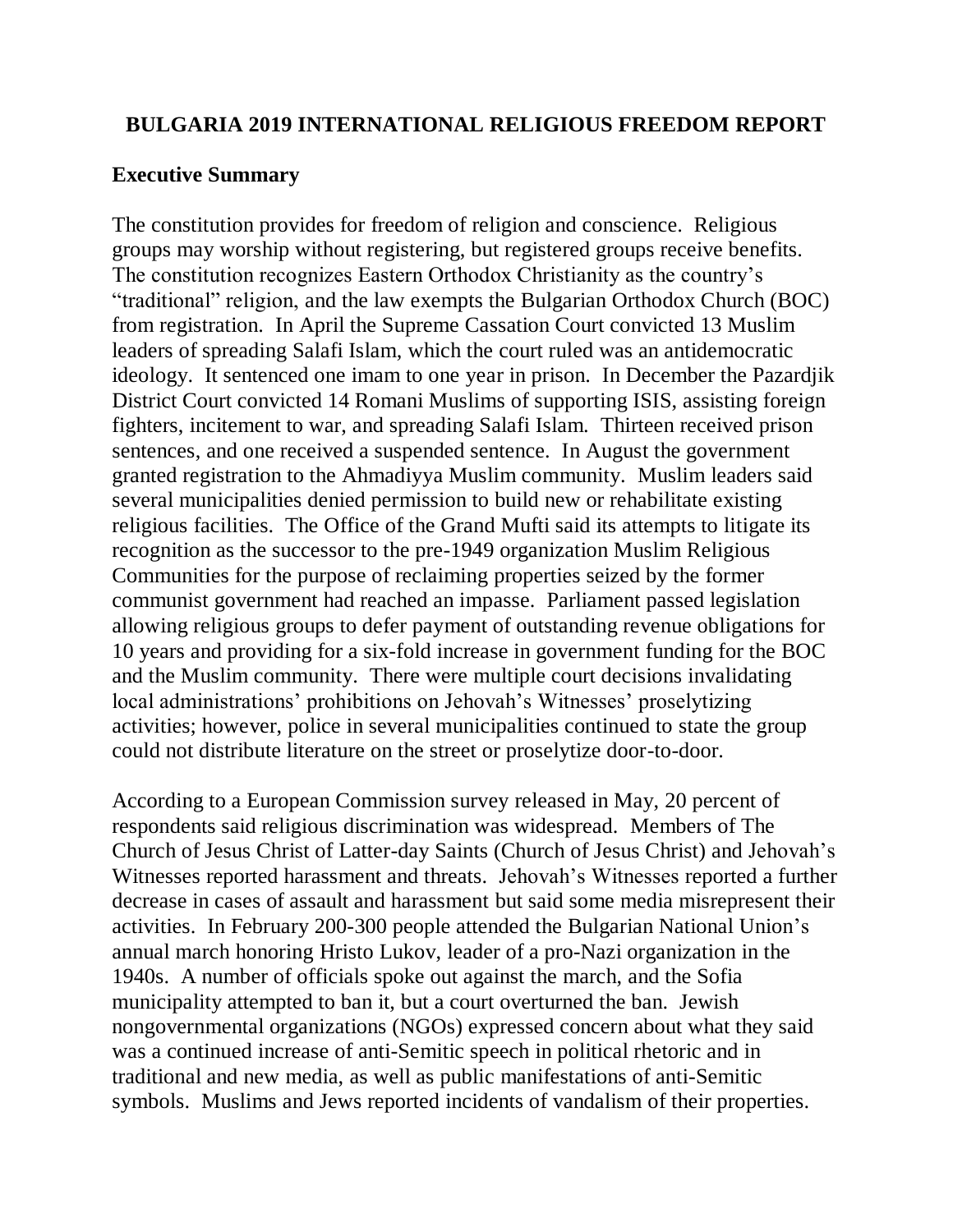High-ranking BOC prelates dismissed Pope Francis' calls for ecumenical unity during his visit in May, with Metropolitan Nikolai of Plovdiv saying, "It is not possible to unite the light and the darkness." The National Council of Religious Communities continued its efforts to promote religious tolerance.

The Ambassador at Large for Religious Freedom met with the foreign minister and religious leaders during his visit to the country in May to discuss combating religious persecution, as well as the importance of religious freedom in combating violent extremism. The U.S. Ambassador supported civil society efforts to encourage tolerance and the manifesto against hate speech signed by the Council of Ministers. The Ambassador and other U.S. embassy officials regularly discussed cases of religious discrimination, harassment of religious minorities, and legislative initiatives restricting religious activities, including with representatives of the National Assembly, Directorate for Religious Affairs, Office of the Ombudsman, Commission for Protection against Discrimination, local governments, law enforcement and minority religious groups.

## **Section I. Religious Demography**

The U.S. government estimates the total population at 7.0 million (midyear 2019 estimate). According to the 2011 census (the most recent), 76 percent of the population identifies as Eastern Orthodox Christian, primarily affiliated with the BOC. The census reports Muslims, the second largest religious group, are approximately 10 percent of the population, followed by Protestants at 1.1 percent and Roman Catholics at 0.8 percent. Orthodox Christians of the Armenian Apostolic Orthodox Church (AAOC), Jews, Jehovah's Witnesses, members of the Church of Jesus Christ, and other groups together make up 0.2 percent of the population. According to the census, 4.8 percent of respondents have no religion and 7.1 percent do not specify a religion. According to a report by the think tank Agency for Social Analyses released in April, 74 percent of individuals identify as Orthodox Christians, 10 percent as Muslims, 13 percent as atheists, and 3 percent are from other religious traditions.

Some religious minorities are concentrated geographically. Many Muslims, including ethnic Turks, Roma, and Pomaks (descendants of Slavic Bulgarians who converted to Islam under Ottoman rule) live in the Rhodope Mountains along the southern border with Greece and Turkey. Ethnic Turkish and Romani Muslims also live in large numbers in the northeast and along the Black Sea coast. Some recent Romani converts to Islam live in towns in the central region, such as Plovdiv and Pazardjik. According to the census, nearly 40 percent of Catholics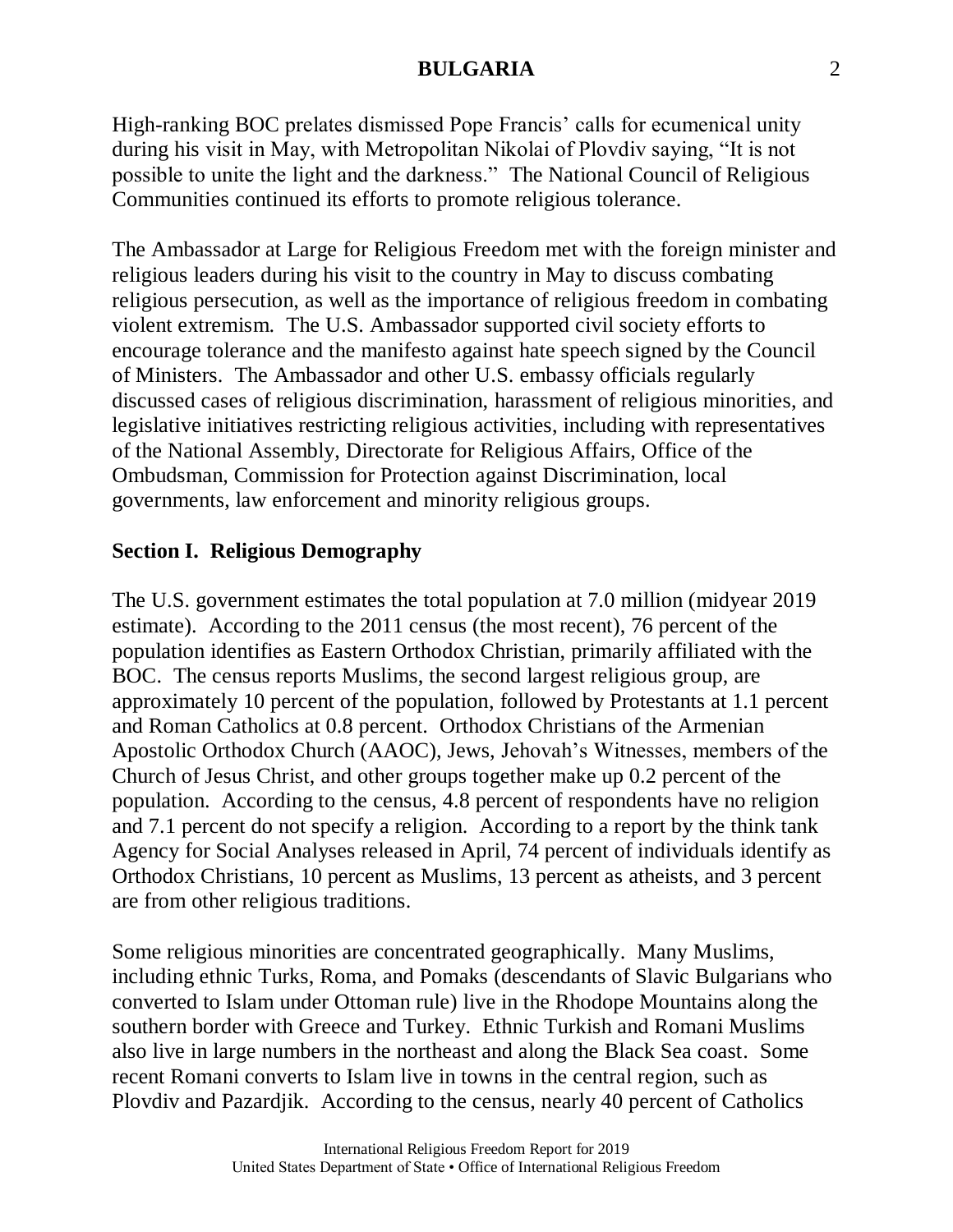live in and around Plovdiv. The majority of the small Jewish community lives in Sofia, Plovdiv, and along the Black Sea coast. Protestants are widely dispersed, but many Roma are Protestant converts, and Protestants are more numerous in areas with large Romani populations. Approximately 80 percent of the urban population and 62 percent of the rural population identifies as Orthodox Christian. Approximately 25 percent of the rural population identifies as Muslim, compared with 4 percent of the urban population.

## **Section II. Status of Government Respect for Religious Freedom**

# **Legal Framework**

The constitution states freedom of conscience and choice of religion or no religion are inviolable, prohibits religious discrimination, and stipulates the state shall assist in maintaining tolerance and respect among believers of different denominations, as well as between believers and nonbelievers. It states the practice of any religion shall be unrestricted and religious beliefs, institutions, and communities shall not be used for political ends. It restricts freedom of religion to the extent its practice would be detrimental to national security, public order, health, and morals, or the rights and freedoms of others. It states no one shall be exempt from obligations established by the constitution or the law on grounds of religious or other convictions. The constitution also stipulates the separation of religious institutions from the state and prohibits the formation of political parties along religious lines, as well as organizations that incite religious animosity. The law does not allow any privilege based on religious identity.

The constitution names Eastern Orthodox Christianity as the country's traditional religion. The law establishes the BOC as a legal entity, exempting it from the court registration that is mandatory for all other religious groups seeking legal recognition.

The penal code prescribes up to three years' imprisonment for persons attacking individuals or groups based on their religious affiliation. Instigators and leaders of an attack may receive prison sentences of up to six years. Those who obstruct the ability of individuals to profess their faith, carry out their rituals and services, or compel another to participate in religious rituals and services may receive prison sentences of up to one year. Violating a person's or group's freedom to acquire or practice a religious belief is subject to a fine of between 100 and 300 levs (\$57- \$170). If a legal entity commits the infraction, the fine may range from 500 to 5,000 levs (\$290-\$2,900).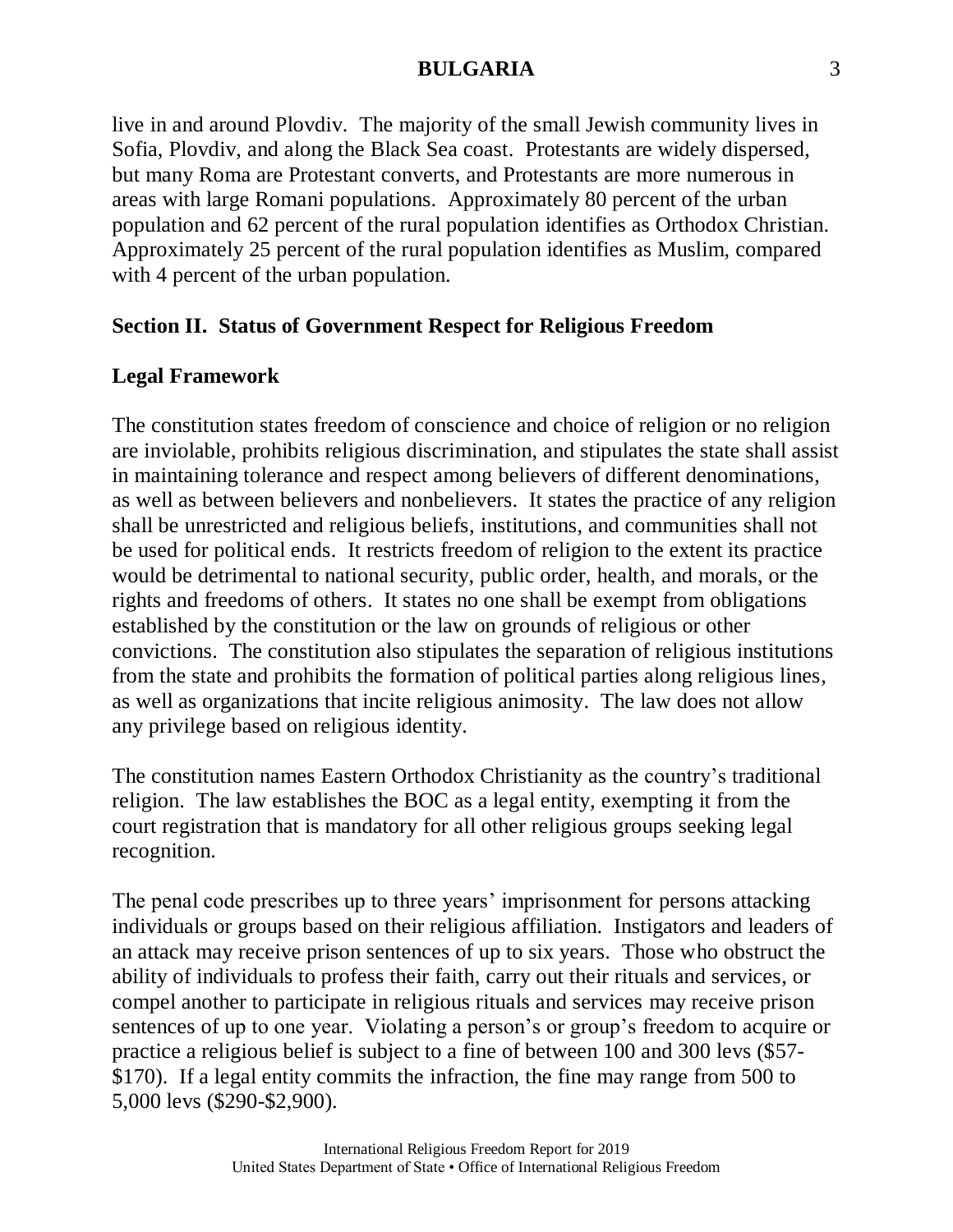To receive national legal recognition, religious groups other than the BOC must register with the Sofia City Court. Applications must include: the group's name and official address; a description of the group's religious beliefs and service practices, organizational structure and bodies, management procedures, bodies, and mandates; a list of official representatives and the processes for their election; procedures for convening meetings and making decisions; and information on finances and property and processes for termination and liquidation of the group. The Directorate for Religious Affairs under the Council of Ministers provides expert opinions on registration matters upon the court's request. Applicants must notify the Directorate for Religious Affairs within seven days of receiving a court decision on their registration. Applicants may appeal negative registration decisions to the Sofia Appellate Court and, subsequently, the Supreme Cassation Court. The law does not require the formal registration of local branches of registered groups, only that branches notify the local authorities, and local authorities enter them in a register. Local branches are not required to obtain registration from the local court. The law prohibits registration of different groups with the same name in the same location. The Directorate for Religious Affairs and any prosecutor may request a court revoke a religious group's registration on the grounds of systematic violations of the law. There are 191 registered religious groups in addition to the BOC.

The law requires the government to provide funding for all registered religious groups based on the number of self-identified followers in the latest census (2011), on a scale of 10 levs (\$6) per capita to groups that comprise more than 1 percent of the population, and varying amounts for the rest.

Registered groups have the right to perform religious services; maintain financial accounts; own property such as houses of worship and cemeteries; provide medical, social, and educational services; receive property tax and other exemptions; and participate in commercial ventures.

Unregistered religious groups may engage in religious practice, but they lack privileges granted to registered groups, such as access to government funding and the right to own property, establish financial accounts in their names, operate schools and hospitals, receive property tax exemptions, and sell religious merchandise.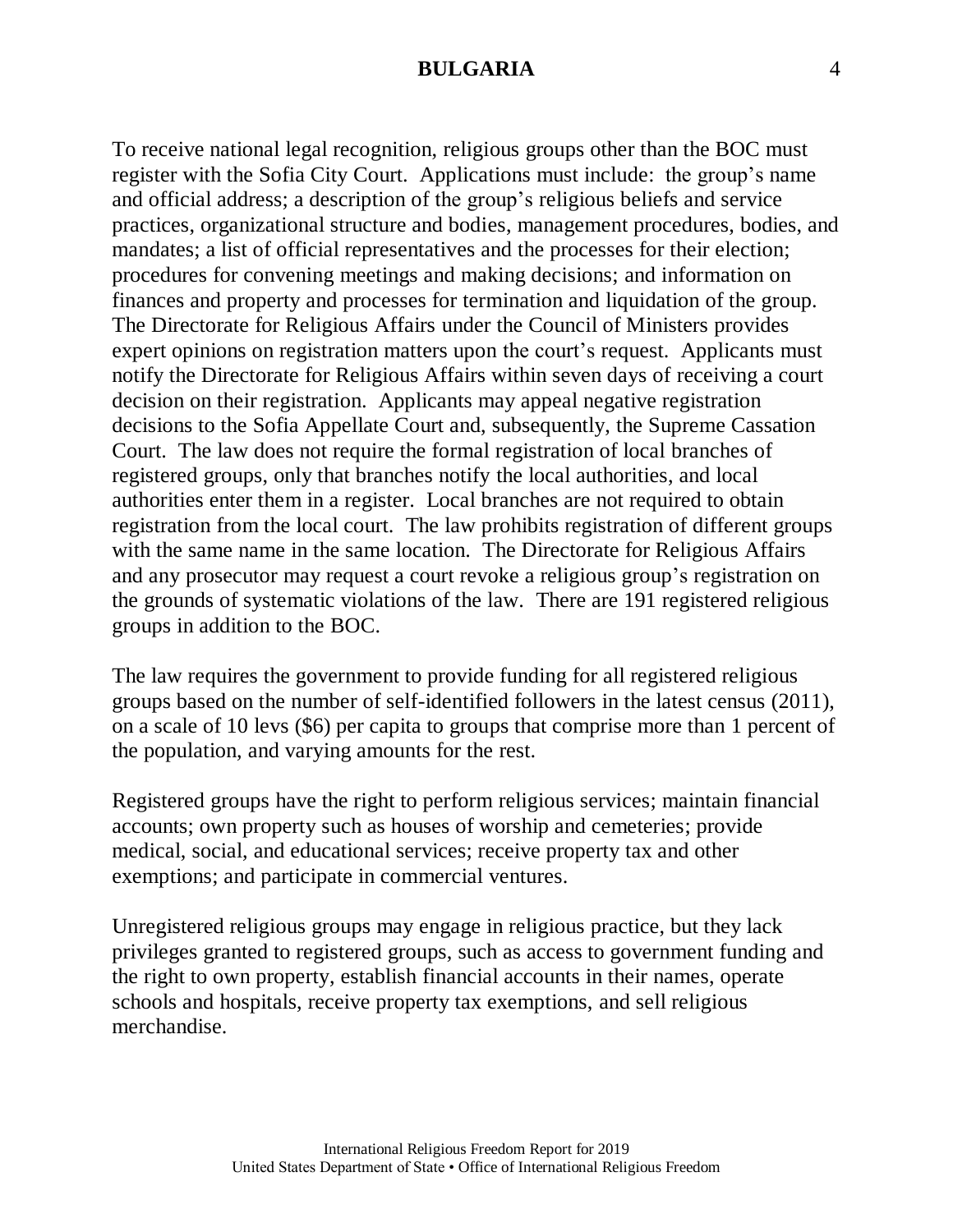The law restricts the wearing of face-covering garments in public places, imposing a fine of 200 levs (\$110) for a first offense and 1,500 levs (\$860) for repeat offenses.

The law allows registered groups to publish, import, and distribute religious media; unregistered groups may not do so. The law does not restrict proselytizing by registered or unregistered groups. Some municipal ordinances, however, restrict the activities of unregistered groups to proselytize, including going door-to-door, and require local permits for distribution of religious literature in public places.

By law, public schools at all levels may, but are not required to, teach the historical, philosophical, and cultural aspects of religion and introduce students to the moral values of different religious groups as part of the core curriculum. A school may teach any registered religion in a special course as part of the elective curriculum upon request of at least 13 students, subject to the availability of books and teachers. The Ministry of Education and Science approves the content of and provides books for these special religion courses. If a public school is unable to pay for a religion teacher, it may accept financial sponsorship from a private donor or a teacher from a registered denomination. The law also allows registered religious groups to operate schools and universities, provided they meet government standards for secular education.

The Commission for Protection against Discrimination is an independent government body charged with preventing and protecting against discrimination, including religious discrimination, and ensuring equal opportunity. It functions as a civil litigation court adjudicating discrimination complaints and does not charge for its services. The commission's decisions may be appealed to administrative courts. If the commission accepts a case, it assigns it to a panel and then reviews it in open session. If it makes a finding of discrimination, the commission may impose a fine of 250 to 2,000 levs (\$140-\$1,100). The commission may double fines for repeat violations. Regional courts may also try civil cases involving religious discrimination.

The law establishes an independent ombudsman to serve as an advocate for citizens who believe public or municipal administrations or public service providers have violated their rights and freedoms, including those pertaining to religion, through their actions or inaction. The ombudsman may request information from authorities, act as an intermediary in resolving disputes, make proposals for terminating existing practices, refer information to the prosecution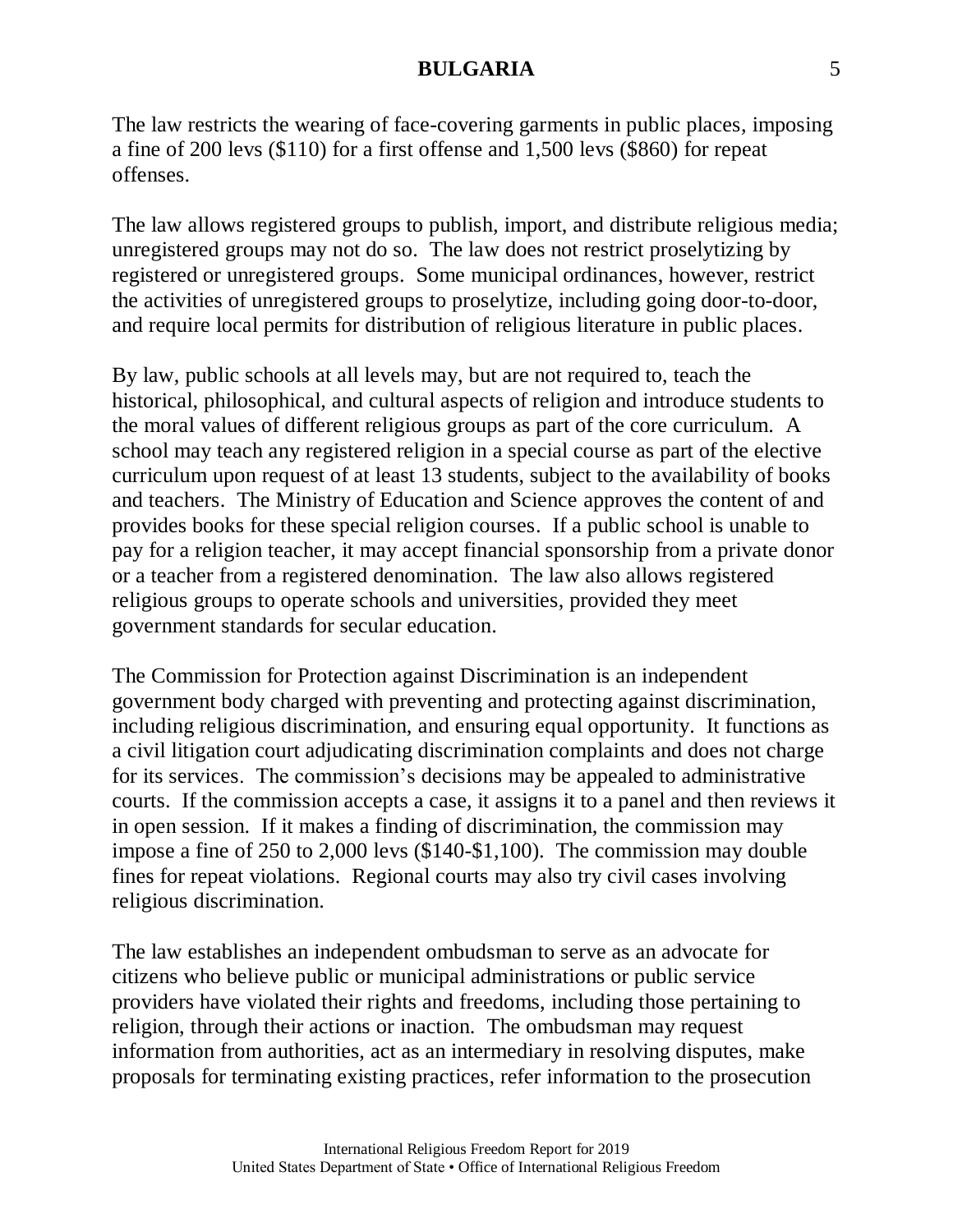service, and request the Constitutional Court abolish legal provisions as unconstitutional.

The penal code provides up to three years' imprisonment for forming "a political organization on religious grounds" or using a church or religion to spread propaganda against the authority of the state or its activities.

The penal code prohibits the propagation or incitement of religious or other discrimination, violence, or hatred "by speech, press or other media, by electronic information systems or in another manner," as well as religiously motivated assault or property damage. Either offense is punishable by imprisonment for one to four years and a fine of 5,000 to 10,000 levs (\$2,900-\$5,700), as well as "public censure." Desecration of religious symbols or sites, including places of worship or graves, is punishable by up to three years' imprisonment and a fine of 3,000 to 10,000 levs (\$1,700-\$5,700).

Registered religious groups must maintain a registry of their clergy and employees, provide the Directorate for Religious Affairs with access to the registry, and issue a certificate to each clerical member, who must carry it as proof of representing the group. Foreign members of registered religious groups may obtain long-term residency permits, but for the foreign member to be allowed to conduct religious services during his or her stay, the group must send advance notice to the Directorate for Religious Affairs.

The law provides for restitution of real estate confiscated during the communist era; courts have also applied the law to Holocaust-related claims.

The country is a party to the International Covenant on Civil and Political Rights.

## **Government Practices**

On December 10, the Pazardjik District Court ruled on a case against 14 Romani Muslims, sentencing their leader, Islamic preacher Ahmed Mussa, to 8.5 years in prison. Twelve defendants received prison sentences ranging from 12 to 42 months, and the only woman in the group received a two-year suspended sentence. The trial against Mussa and his followers began in 2016 on charges of supporting ISIS, assisting foreign fighters, and propagating Salafi Islam, characterized by the government as an antidemocratic ideology, and incitement to war.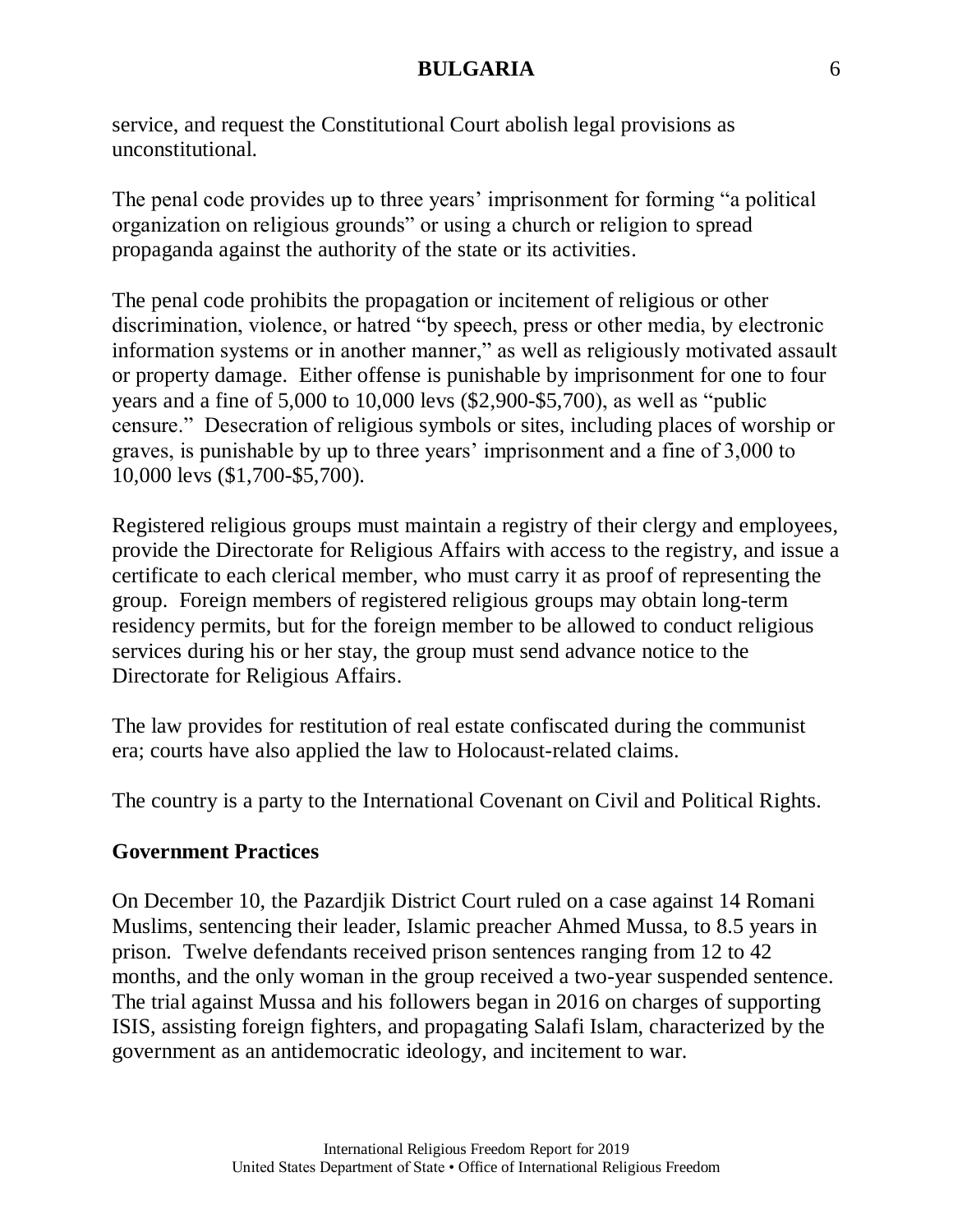In April the Supreme Cassation Court rendered a final judgement in a separate case against 13 Muslim leaders, including Ahmed Mussa, upholding the Plovdiv Appellate Court's sentences of one year suspended and a 3,000 lev (\$1,700) fine for Sarnitsa Imam Said Mutlu; 10 months suspended and a 3,000 lev (\$1,700) fine for Pazardjik Mufti Abdullah Salih; and one year in prison for Ahmed Mussa, who will serve four years due to a prior three-year suspended sentence for spreading radical ideology. In its ruling, the court stated that in his Friday sermons, Mussa preached hatred against Christians, Jews, and all other non-Islamic religions. In 2012 the 13 Muslim leaders were charged with spreading Salafi Islam, which the lower court prosecution characterized as an antidemocratic ideology, and for membership in an illegal radical organization. The court levied fines on the other nine defendants ranging from 1,500 to 2,000 levs (\$860-\$1,100) and found one individual not guilty. In 2016 the Supreme Cassation Court had vacated the guilty verdict against Mussa and rescinded the fines against the 12 other Muslims, ordering the Plovdiv Appellate Court to retry the case.

In August the government granted registration to the Ahmadiyya Muslim community, thereby respecting a 2017 judgement by the European Court of Human Rights that the government had violated the European Convention on Human Rights by denying the group's registration application.

In July the Smolyan Regional Court imposed a one-year suspended sentence, a 5,000 lev (\$2,900) fine, and public censure (notice of the punishment published or publicly displayed) on Efrem Mollov for propagating ethnic and religious hatred in his book, *Is There Future for Great Bulgaria or Why Pomak History Remains Hidden*. The court found the book distorted history by glorifying Pomaks at the expense of other citizens of the country.

In addition to the annual funding allocations, the government allotted 25.77 million levs (\$14.8 million) to the BOC and the Muslim community in accordance with legislation that passed in 2018 and entered into force during the year stipulating religious groups would receive 10 levs (\$6) per follower identified in the 2011 census if the overall number of followers of that religion exceeded 1 percent of the country's population. A rival group to the Muslim Denomination, the Muslim Sunni Hanafi Denomination led by Nedim Gendjev, stated that it was entitled to the government subsidy because "Sunni" is part of its name and the majority of Bulgarian Muslims identify as "Sunni." Evangelical Alliance representatives said Protestants were not treated fairly because even though their overall numbers exceeded 1 percent, they did not receive a matching amount in government subsidies, possibly because they were not represented in a single organization.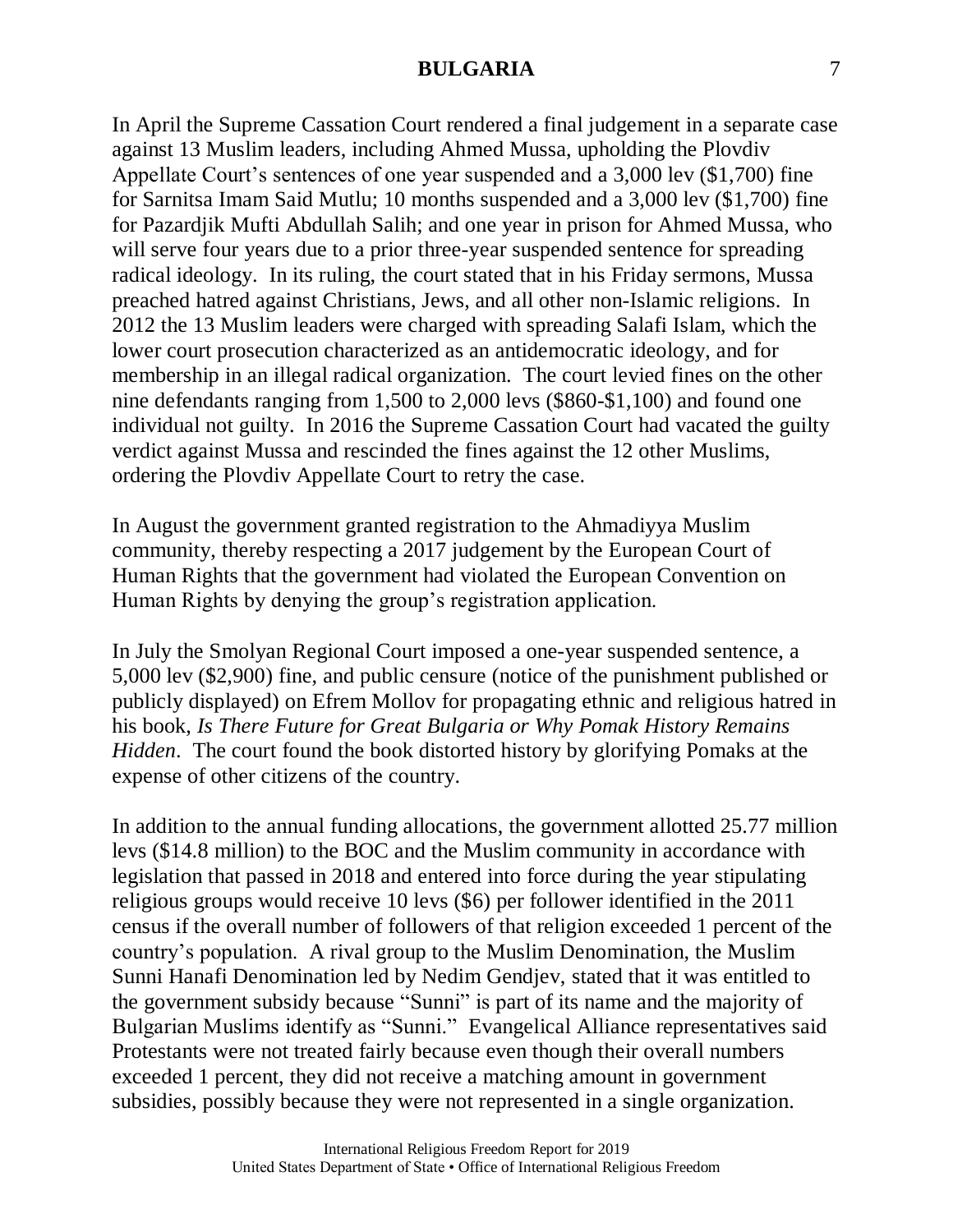The national budget allocated 5.5 million levs (\$3.2 million) for the construction and maintenance of religious facilities and related expenses compared with 5 million levs (\$2.9 million) in 2018. This included 4.1 million levs (\$2.4 million) for the BOC; 460,000 levs (\$264,000) for the Muslim community; and 70,000 levs (\$40,200) each for the Catholic Church, AAOC, and the Jewish community. The budget allocated 120,000 levs (\$68,900) for other registered religious groups that had applied for funds to the Directorate for Religious Affairs, and as of July the directorate had distributed 58,000 levs (\$33,300) among seven groups. The government's budget also allocated 350,000 levs (\$201,000) for the maintenance of religious facilities of national importance, 60,000 levs (\$34,500) for the publication of religious books and research, and 40,000 levs (\$23,000) to support interfaith dialogue, religious tolerance, and the prevention of discrimination. The budget kept 160,000 levs (\$91,900) in reserve.

In March the National Assembly passed legislation allowing religious groups up to 10 years to pay back outstanding revenue obligations incurred before December 31, 2018. This benefitted the Muslim Denomination, which owed 8.1 million levs (\$4.7 million), and the BOC, which owed 160,000 levs (\$91,900). The ruling Citizens for European Development of Bulgaria (GERB) Party had proposed completely forgiving the debts, but the opposition Bulgarian Socialist Party opposed the move. The amendment specified that state-provided subsidies could not be used to repay the debts.

Jehovah's Witnesses said the legal requirement for reporting to the government the names and contact information of all clerics violated the freedom of nondeclaration of religious affiliation guaranteed by the constitution.

Minority religious groups reported dozens of municipalities, including the regional cities of Kyustendil, Shumen, and Sliven, continued to have ordinances prohibiting door-to-door proselytizing and the distribution of religious literature. Several municipalities, including Kyustendil and Sliven, prohibited unregistered religious groups from conducting any religious activities. During the year, however, the municipalities of Varna and Vratsa revoked their restrictions on unregistered religious groups following a court order, and the Pleven municipality lifted its restrictions voluntarily.

Jehovah's Witnesses said that, as a result of the group's pursuing successful lawsuits in the past two years, fewer municipalities had ordinances restricting their religious activities, including preventing them from expressing their religious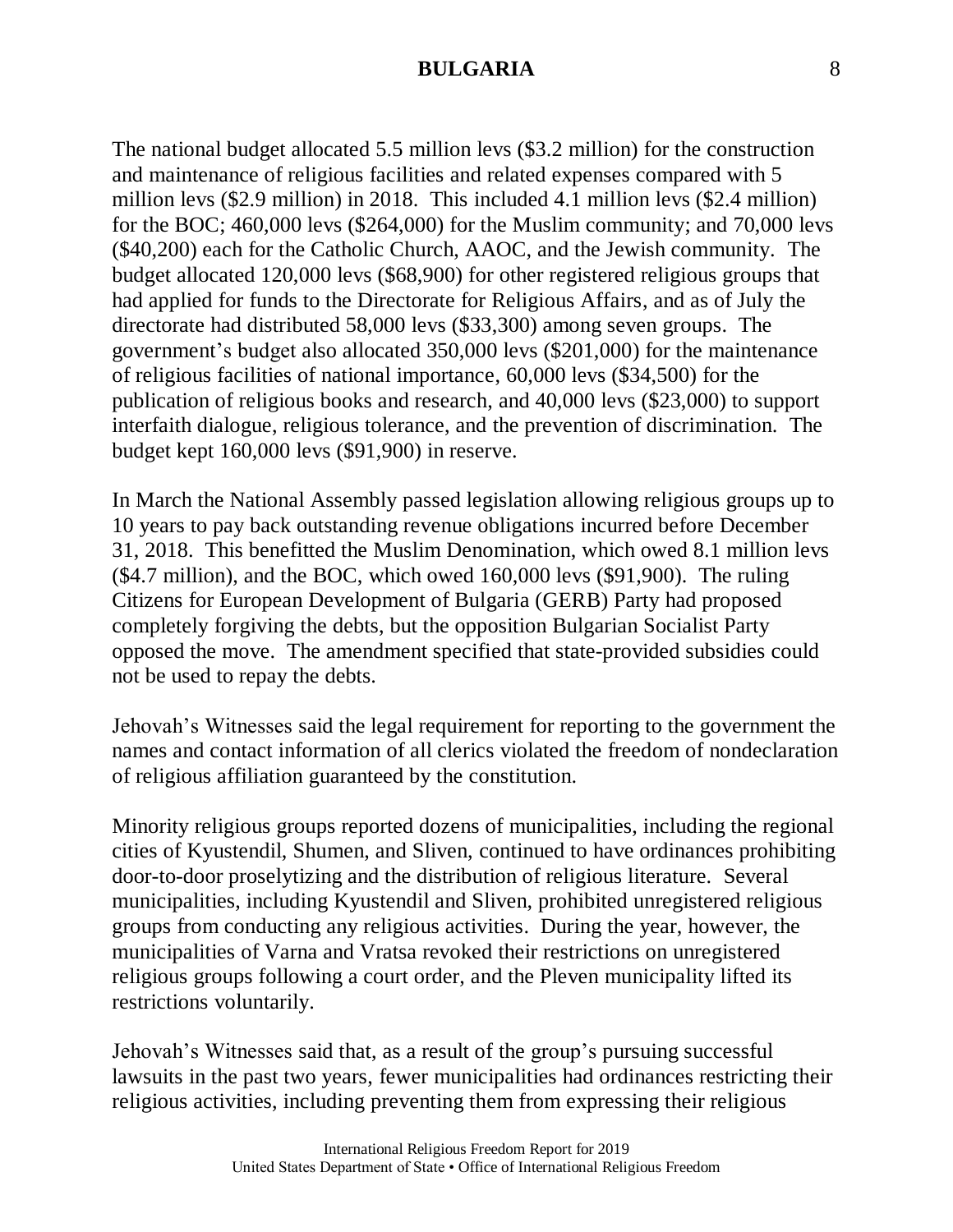convictions in public by distributing free printed materials, which the ordinances termed "religious agitation on city streets," and from visiting individuals at their homes, which the ordinances characterized as "religious propaganda." The Jehovah's Witnesses continued, however, to report instances in which police or local government officials fined, threatened, warned, or issued citations to individual Jehovah's Witnesses for violating these ordinances. They said in some instances municipalities acted as a result of citizen complaints and imposed fines or otherwise restricted Jehovah's Witnesses' street activity even though city ordinances did not specifically prohibit the activity. Courts generally annulled these fines when Jehovah's Witnesses appealed them.

Jehovah's Witnesses reported that on January 5 in Kyustendil, two police officers approached three Jehovah's Witnesses while they were talking to others about their faith using a portable literature cart. According to the Jehovah's Witnesses, the officers asked the group to show its permit for the cart, even though such a permit is not required by law. Because the group did not have a permit, the officers took the cart. The group returned later in the day with another literature cart. A municipal security officer seized the second cart and its contents. After the group filed a complaint with the prosecutor's office, the prosecutor concluded the Jehovah's Witnesses had not committed a criminal offense and ordered the return of the carts and literature.

Jehovah's Witnesses reported that on April 5, a police officer and three municipal clerks approached three Jehovah's Witnesses who were sharing their faith with persons on the street in Turgovishte, issued them a notice for violating the regulation banning religious "advertising," and threatened to fine them if the municipality continued to receive complaints about their activity.

In August the Supreme Administrative Court determined that a Shumen municipality ordinance restricting proselytizing violated the country's constitution and declared it null and void. As of year's end, the municipality had not complied with the court decision. The Supreme Administrative Court in 2018 ruled similar ordinances in Stara Zagora and Kyustendil municipalities restricting proselytizing were unconstitutional and revoked them, but these municipalities had not complied with the court's decision as of year's end.

In May the government allocated 500,000 levs (\$287,000) in funding for construction of a BOC church in Varna, and the Sofia Municipal Council allocated 204,500 levs (\$117,000) for repair and construction of three BOC churches and one AAOC church.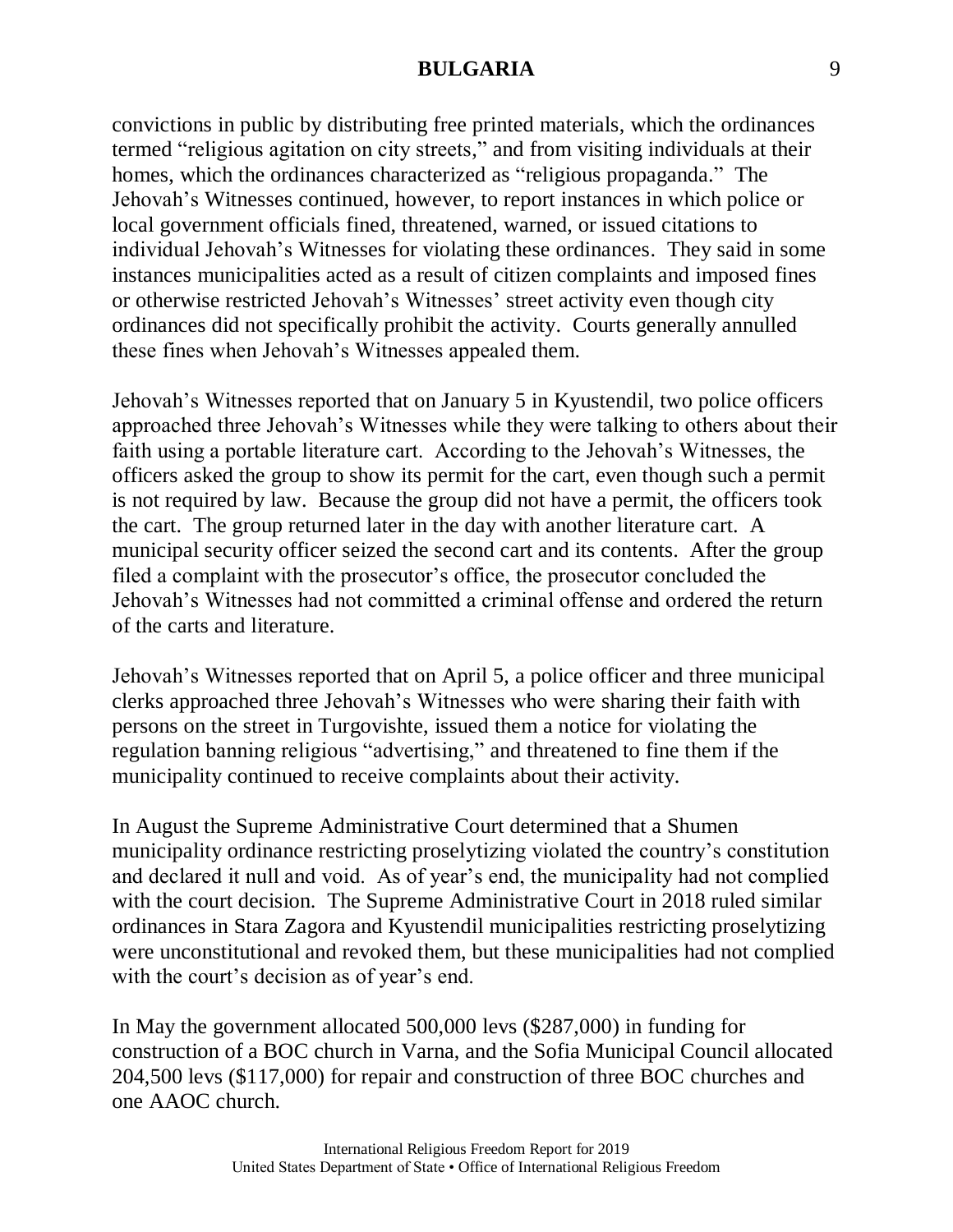In December the Supreme Administrative Court confirmed a lower court's ruling in favor of the Catholic Church's appeal of a property tax assessment issued by the Sofia municipality, which had declined to recognize the religious status of two monasteries located in the municipality, treating them instead as taxable residential buildings.

The Office of the Grand Mufti and regional Muslim leaders said several municipalities, including Sofia, Stara Zagora, Razgrad, and Haskovo, had declined on nontransparent grounds Muslim requests to build new or to rehabilitate existing religious facilities. According to Grand Mufti Hadji, local officials in Stara Zagora threatened to bring a court action against the grand mufti's office if it pursued its plan to build a multipurpose center, including a prayer house, on land purchased by the local Muslim community. According to former Razgrad mayor Valentin Vasilev, the national government provided a 2,374,836 lev (\$1.4 million) grant for renovation of the landmark Makbul Ibrahim Pasa Mosque, which in turn justified the local government's intention to convert the mosque into an Islamic museum and tourist attraction rather than allow it to be a functioning mosque. The mayor stated that constructing a prayer house would provoke local ethnic and political tensions. The Razgrad mufti said he would continue to negotiate with the newly elected mayor to reopen the mosque.

The Office of the Grand Mufti said its attempts to litigate its recognition as the successor to the pre-1949 organization Muslim Religious Communities for the purpose of reclaiming properties seized by the former communist government had reached an impasse. According to the Office of the Grand Mufti, the office had complied with the Supreme Cassation Court's instruction to file a legal claim instead of a registration application, which it had attempted in the past, but the Sofia City Court refused to proceed with the case, stating that the claim could only be brought against another religious group. Pending a court decision on who was the rightful successor to the Muslim Religious Communities, the government continued to suspend action on all restitution claims by the Office of the Grand Mufti.

According to media reports, on October 7, parents disrupted classes in schools in Sliven, Topolchane, Karnobat, Yambol, Sungurlare, and Sofia and took their children home to prevent their rumored removal by social services, which the parents said could occur if the government passed a new draft child protection strategy. Critics of the draft law said it could provide the government with more authority to remove children from their families. Prime Minister Boyko Borissov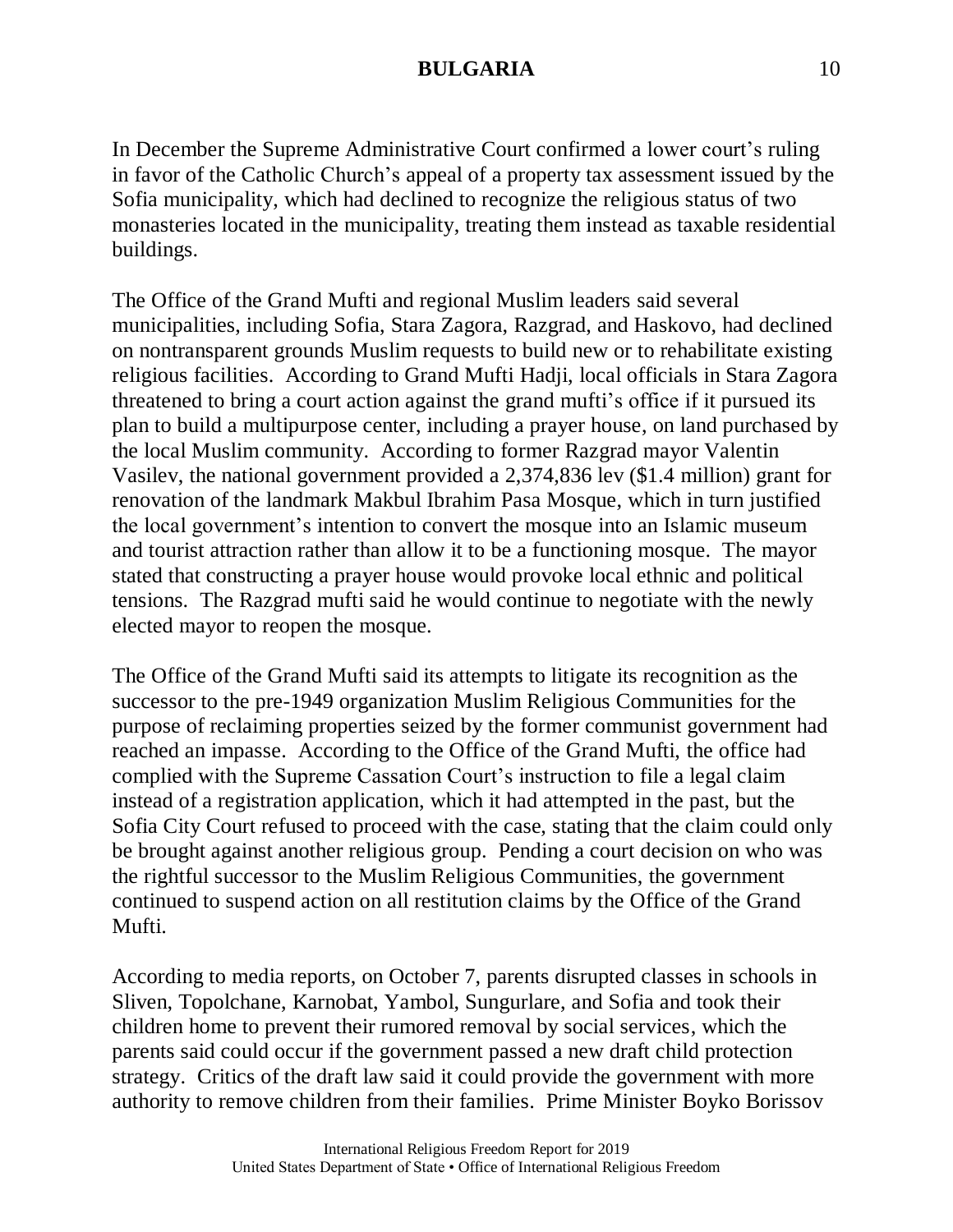and Minister of Education Krasimir Valchev accused some evangelical and other Protestant pastors of spreading the false rumor. The Minister of Education said, "We cannot say for certain who was the source of misinformation…. Not all pastors from the region were involved, but we heard reports. We still don't know if they are Evangelicals or Protestants." In a public declaration, the United Evangelical Churches (UEC) – a group representing nine individual Protestant churches and three unions of Pentecostal, Baptist, and Congregational Churches – expressed "great bitterness" regarding Prime Minister Borissov's and Minister Valchev's statements and deplored any negative aspersions cast on the reputation of any of the nine entities in the UEC. The UEC denied any involvement of its members and said Protestant pastors played a positive role in enhancing the social and educational status of their Roma congregations.

According to Jehovah's Witnesses, the National Front for the Salvation of Bulgaria and the Internal Macedonian Revolutionary Organization (IMRO), both members of the United Patriots coalition, did not continue what they said was a negative media campaign against the group, a development which the Jehovah's Witnesses said was likely due to their successful lawsuits against those political parties. In March the Supreme Cassation Court reversed a lower court judgment and imposed fines on seven IMRO members, including IMRO regional leader Georgi Drakaliev, for instigating and participating in an attack on the Jehovah's Witnesses Kingdom Hall in Burgas in 2011 in which several worshipers were injured.

Souvenirs exhibiting Nazi insignias continued to be widely available in tourist areas around the country. B'nai B'rith stated that local governments lacked political will to deal with the problem.

In May President Rumen Radev and Minister of Foreign Affairs Ekaterina Zaharieva hosted religious leaders representing the six groups on the National Council of Religious Communities, together with politicians, academics, and diplomats, at iftar receptions, where they highlighted tolerance and interfaith dialogue. In April Zaharieva hosted a Passover dinner for local and regional members of the Jewish community, a variety of other religious leaders, civil society representatives, politicians, and diplomats from member countries of the International Holocaust Remembrance Alliance (IHRA).

The national public school elective curriculum continued to provide three religious studies programs: one for Christianity, one for Islam, and one for all religions as ethical systems.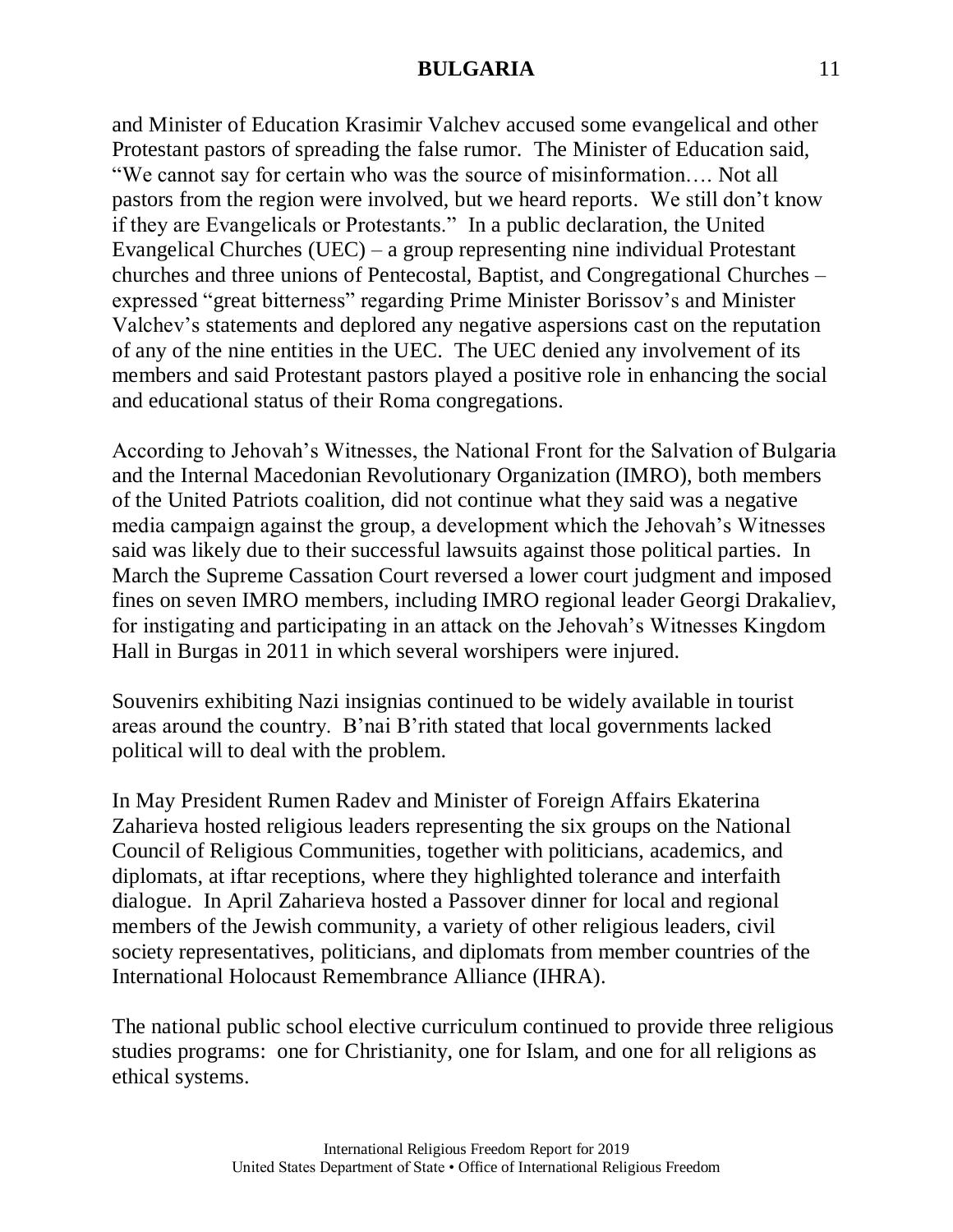In September the first Jewish school opened in Sofia in more than 20 years, funded by the Ronald S Lauder Foundation and the American Jewish Joint Distribution Committee. The new school builds on the Lauder Foundation's previous work sponsoring Hebrew and Jewish studies curriculum through the public 134th School Dimcho Debelyanov.

History teachers continued to receive training on the Holocaust, based on a 2016 memorandum between the Ministry of Education and Israel's Yad Vashem. In February, as part of Sofia municipality's City of Tolerance and Wisdom program, Shalom, the umbrella organization of Jews in the country, and the NGO Marginalia hosted a workshop on enhanced methods of teaching the Holocaust for 22 history teachers from Sofia schools.

In November the country became a full member of the IHRA. Deputy Foreign Minister Georg Georgiev served as the national coordinator for combating anti-Semitism.

# **Section III. Status of Societal Respect for Religious Freedom**

In May the European Commission carried out a study in each EU-member state on perceptions of discrimination and published the results in September. According to the findings, 20 percent of respondents believed discrimination on the basis of religion or belief was widespread in Bulgaria, while 62 percent said it was rare; 65 percent would be comfortable with having a person of a different religion than the majority of the population occupy the highest elected political position in the country. In addition, 93 percent said they would be comfortable working closely with a Christian, and 80 percent said they would be with an atheist, 79 percent with a Jew, 69 percent with a Buddhist, and 75 percent with a Muslim. Asked how they would feel if their child were in a "love relationship" with an individual belonging to various groups, 90 percent said they would be comfortable if the partner were Christian, 71 percent if atheist, 62 percent if Jewish, 49 percent if Buddhist, and 48 percent if Muslim.

In January the European Commission published a Special Eurobarometer survey of perceptions of anti-Semitism in December 2018 in each EU-member state. According to the survey, 64 percent of residents believed anti-Semitism was not a problem in Bulgaria, and 50 percent did not know whether it increased, decreased, or stayed the same over the previous five years. The percentage who felt that anti-Semitism was a problem in nine different categories was as follows: Holocaust denial, 16 percent; on the internet, 12 percent; anti-Semitic graffiti or vandalism,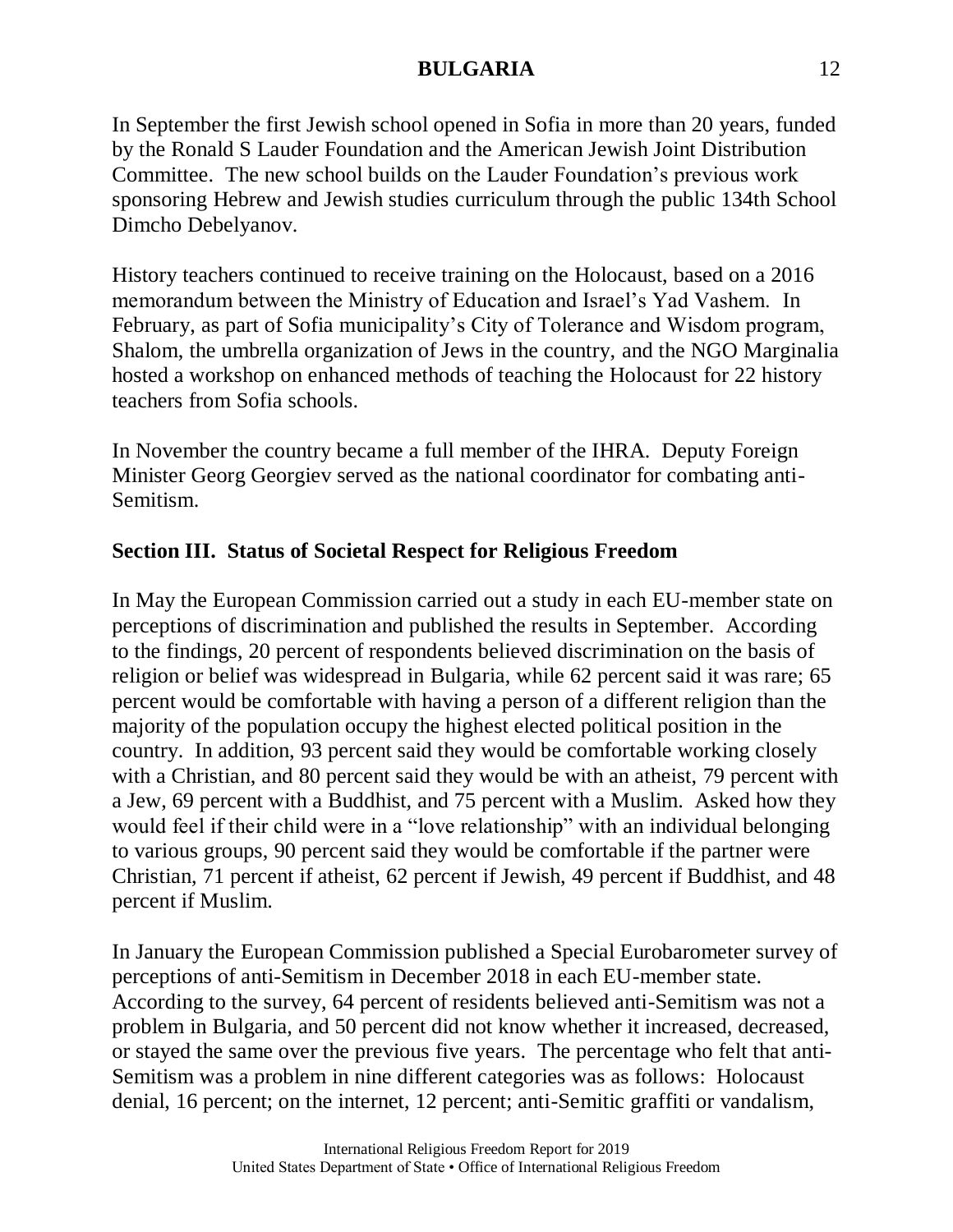15 percent; expression of hostility or threats against Jews in public places, 15 percent; desecration of Jewish cemeteries, 18 percent; physical attacks against Jews, 16 percent; anti-Semitism in schools and universities, 14 percent; anti-Semitism in political life, 12 percent; and anti-Semitism in the media, 12 percent.

Members of the Church of Jesus Christ reported societal attitudes towards the Church improved. Representatives said there were only a few minor instances of harassment of missionaries in Plovdiv, Stara Zagora, and Sofia during the year, compared with at least 13 instances of physical assault and harassment in 2018. Church representatives, however, said police sometimes refused to accept incident reports from victims. On September 19, Church representatives in Stara Zagora reported that a group of four young persons had threatened two missionaries with a weapon, claiming to have tracked the missionaries' movements.

According to Jehovah's Witnesses, on August 6, a man verbally abused their members who were proselytizing in the street in Dobrich, and threatened to call police and media. A member of the Vazrazhdane political party, Miroslav Donchev, joined the abuser. According to the Jehovah's Witnesses, Donchev accused the group of "stealing people's possessions, being a dangerous sect, and jeopardizing members' lives by refusing blood transfusions." Donchev threatened to summon more people and inflict physical violence on the Jehovah's Witnesses present unless they "disappear[ed]."

On February 15, media reported the Bulgarian National Union organized a rally with 200-300 participants in Sofia in honor of Hristo Lukov, leader in the 1940s of an anti-Semitic and pro-Nazi organization, the Union of Bulgarian National Legions. The government, the Bulgarian Socialist Party, NGOs, international organizations, and diplomatic missions denounced the rally. Sofia mayor Yorkanka Fandakova again banned the rally, but the Sofia Administrative Court again overturned the ban, as it had for the last few years. On the same day, the Council of Ministers purposefully hosted senior government officials, municipal leaders, intellectuals, civil society leaders, and diplomats from IHRA member countries. The group signed a manifesto against hate speech and vowed to protect public spaces from hatred and intolerance and to enhance public sensitivity to any acts of racism, anti-Semitism, xenophobia, and discrimination.

Anti-Semitic rhetoric continued to appear regularly on social networking sites, in online media articles, and in the mainstream press. Anti-Semitic graffiti, such as swastikas and offensive inscriptions, appeared regularly in public places. Shalom cited increasing manifestations of anti-Semitism in the form of speech and imagery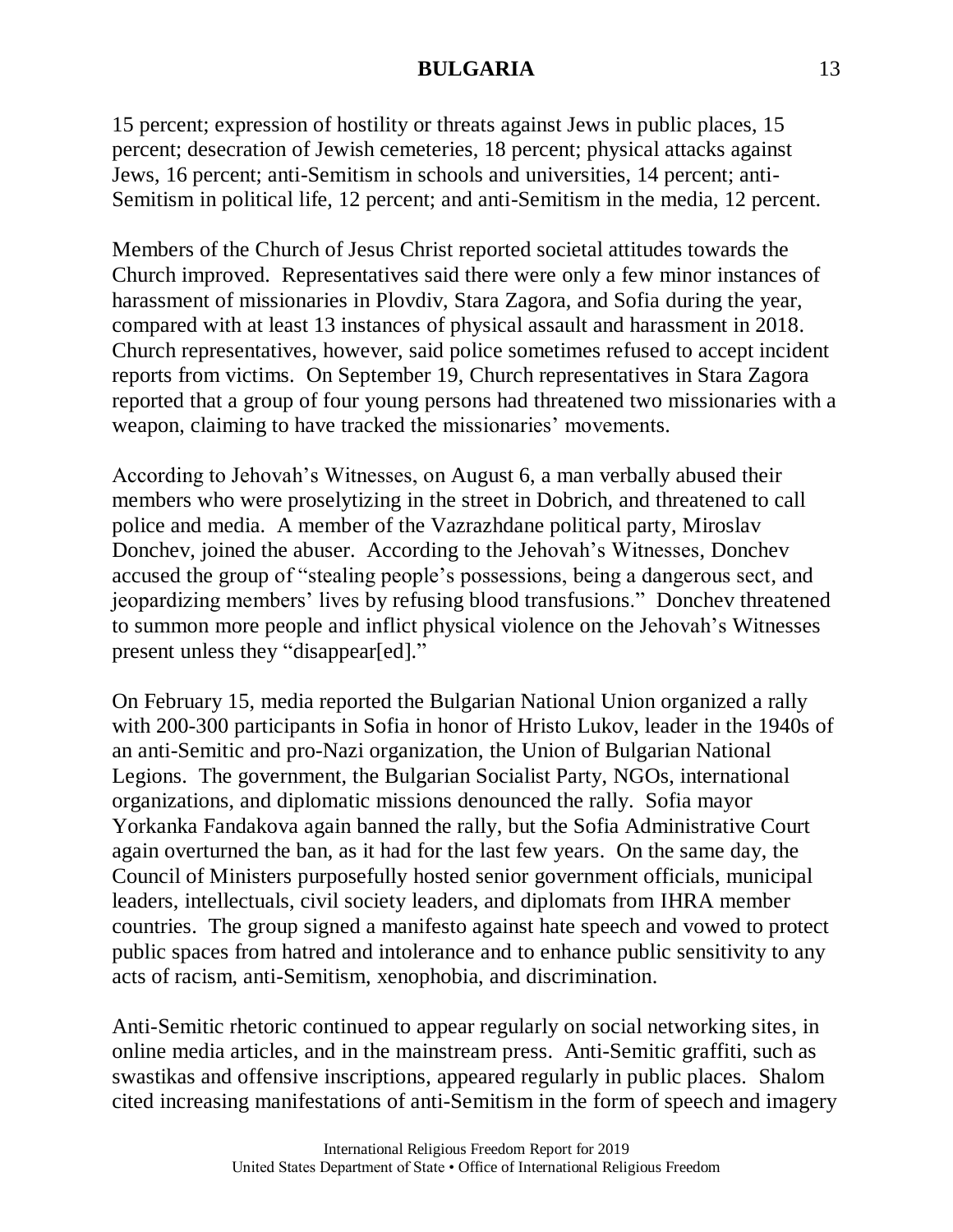on social networks, marches and meetings by far right and ultranationalist groups, and periodic vandalism of Jewish cemeteries and monuments.

In May Shalom criticized one of the popular dailies, *24 Hours,* for publishing ahead of Orthodox Easter an article blaming Jews for the death of Jesus Christ. The organization also accused the author of the article, Rosen Tahov, of instilling intolerance and inciting religion-based hatred.

Jehovah's Witnesses reported there were fewer negative characterizations in media than in prior years, but some local online media outlets continued to regularly misrepresent the group's activities and beliefs. On April 1, the online media site *Provaton* criticized the Suvorovo Municipality for renting its sports facility to Jehovah's Witnesses. *Provaton* described the Jehovah's Witnesses as a "Satanic sect" and "organized crime group that robbed lonely and unstable persons of their property and encouraged them to commit suicide so that afterwards the sect's gurus could perform Satanic rituals to ensnare the souls of the deceased." In March the Supreme Cassation Court overturned a 2017 decision of the Burgas Appellate Court and levied a 3,000 lev (\$1,700) fine on SKAT TV and its program host Valentin Kasabov for spreading false information and making derogatory comments about Jehovah's Witnesses.

According to Jewish community leaders and the Office of the Grand Mufti, incidents of vandalism continued, including painted swastikas, offensive graffiti, and broken windows in their respective places of worship. For example, on July 2, unidentified individuals desecrated the historic Kursunlu Mosque in Karlovo with Nazi symbols, including the swastika, and offensive inscriptions. On July 4, an unidentified person broke the front door windows of the Office of the Grand Mufti in Sofia. A spokesperson for the grand mufti called the act "a typical hate crime." In January a man threw stones at the synagogue in Sofia and broke several windows. Police subsequently identified the man and detained him; however, policey concluded he was mentally unstable and did not press charges.

During his May 5 visit to the country, *The New York Times* reported Pope Francis met with BOC leader Patriarch Neophyte, but the Orthodox hierarchy ordered its priests not to worship with the pope. *Ecumenical News* reported that following Pope Francis' call for religious unity and his appeal for the care of migrants, BOC Metropolitan Nikolai of Plovdiv dismissed the papal visit as political and criticized the pope's efforts to improve ties between the Orthodox and Catholic Churches. Local news source *Pod Tepeto* quoted Metropolitan Nikolai as telling a local congregation, "The goal of [the ecumenical movement] is to unite all the religions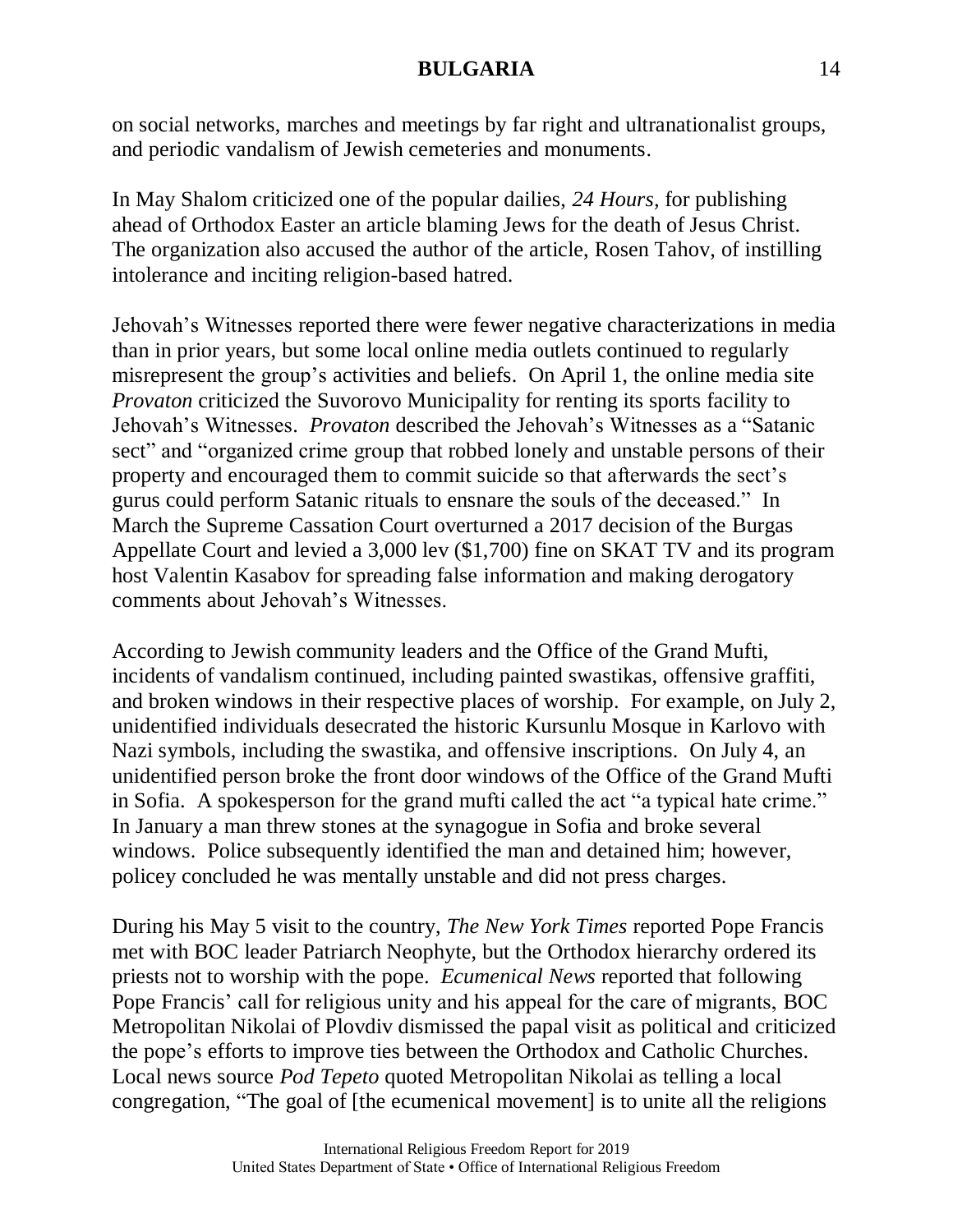around Rome, so that when the Antichrist comes, the pope will welcome him and through him, all who are coming along with him….How can everyone unite? It is not possible to unite the light and the darkness."

On February 15, Taner Veli, the regional Mufti of Plovdiv, hosted the fifth annual Tolerance Coffee event, commemorating a 2014 attack on the local Cumaya Mosque. Representatives of the Christian and Jewish communities, local government officials, foreign diplomats, and representatives of civil society attended the event, intended to improve relations among religious groups.

The National Council of Religious Communities, whose members include representatives of Bulgarian Orthodox, Armenian Orthodox, Muslim, evangelical Protestant, Catholic, and Jewish communities, continued its efforts to promote religious tolerance. It served as a platform for the largest religious groups to organize joint events and defend a common position on religious issues, such as certain legislative proposals, anti-Semitic actions, and acts of defacement. On September 19, in partnership with Sofia municipality, the council held the fourth Festival of Religions, organizing a concert by performers from different religious communities and a tour of different places of worship in Sofia. In April the council conducted an interfaith discussion in Belitsa.

A Muslim scholar from the High Islamic Institute who participated in a 2018 Department of State-funded exchange program on religious pluralism in Philadelphia applied his U.S. experience by organizing several events aimed at bringing together different religious communities. From September 25 to September 27, he partnered with the Forum for Interreligious Dialogue and Partnership to provide a workshop in which imams and Christian clergy from the whole country shared common values, goals, and challenges.

# **Section IV. U.S. Government Policy and Engagement**

On May 9, the Ambassador at Large for Religious Freedom met with Minister of Foreign Affairs Zaharieva and with leaders of the BOC, the Muslim community, the Catholic community, the United Evangelical Churches, the Armenian community, the Jewish community, and representatives of the Church of Jesus Christ to discuss the importance of religious freedom in combating violent extremism and religious persecution. He also visited an Orthodox cathedral as well as Sofia's synagogue and mosque to promote religious tolerance and appreciation of diverse faiths.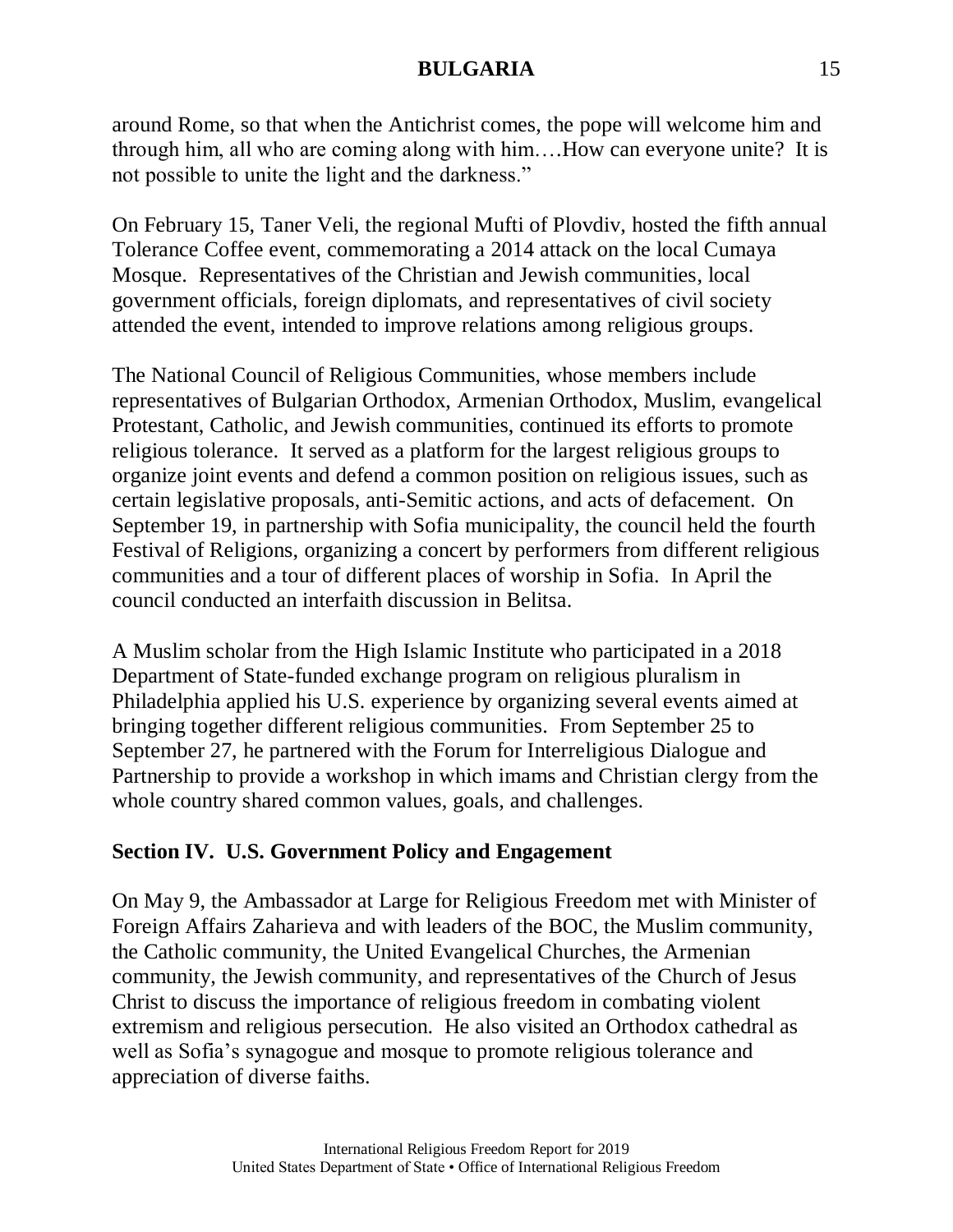The U.S. Ambassador and other embassy officials continued discussions with representatives of the National Assembly, Directorate for Religious Affairs, Office of the Ombudsman, Commission for Protection against Discrimination, local government administrations, and law enforcement agencies about cases of religious discrimination, harassment of religious minorities, and legislative initiatives restricting religious freedom. The Ambassador discussed religious tolerance during an iftar hosted by President Radev in May and a Passover dinner hosted by Foreign Minister Zaharieva in April.

On February 15, the Ambassador spoke about the importance of tolerance and expressed support for the manifesto against hate speech signed at the Council of Ministers; the embassy amplified the message on Facebook.

Embassy officials continued to meet with representatives of the Bulgarian Orthodox Church, National Council of Religious Communities, Office of the Grand Mufti, Church of Jesus Christ, Jehovah's Witnesses, and the Catholic, Protestant, Armenian Orthodox, Muslim, and Jewish communities to discuss religious independence from the state and problems faced by religious groups, including legislative changes potentially restricting the freedom to practice their respective religions. An embassy official participated in a forum on "Authentic Religious Identity and Sustainable Peace" organized by the interfaith group Forum for Interreligious Dialogue and Partnership. Embassy officials also met with human rights groups, such as the Bulgarian Helsinki Committee, Marginalia, Amalipe, Inforoma Center, Sofia Security Forum, and academics to discuss these issues.

The Ambassador continued to meet with Shalom and B'nai B'rith representatives to discuss the need to counter anti-Semitism and hate speech. In speeches at the commemoration of the 75th anniversary of the saving of the country's Jewish population and at a Shabbat dinner in March, the Ambassador spoke about the lessons of the Holocaust and the need for tolerance of different religious communities. The embassy used social media to disseminate the Ambassador's remarks.

The Ambassador discussed religious tolerance during an Eid-al-Fitr reception hosted by Grand Mufti Hadji in June. In August and September the Charge d'Affaires met separately with Patriarch Neofit, Grand Mufti Hadji, and representatives of the Jewish community to discuss tolerance, interfaith dialogue, and bilateral cooperation. In September the Charge d'Affaires discussed with